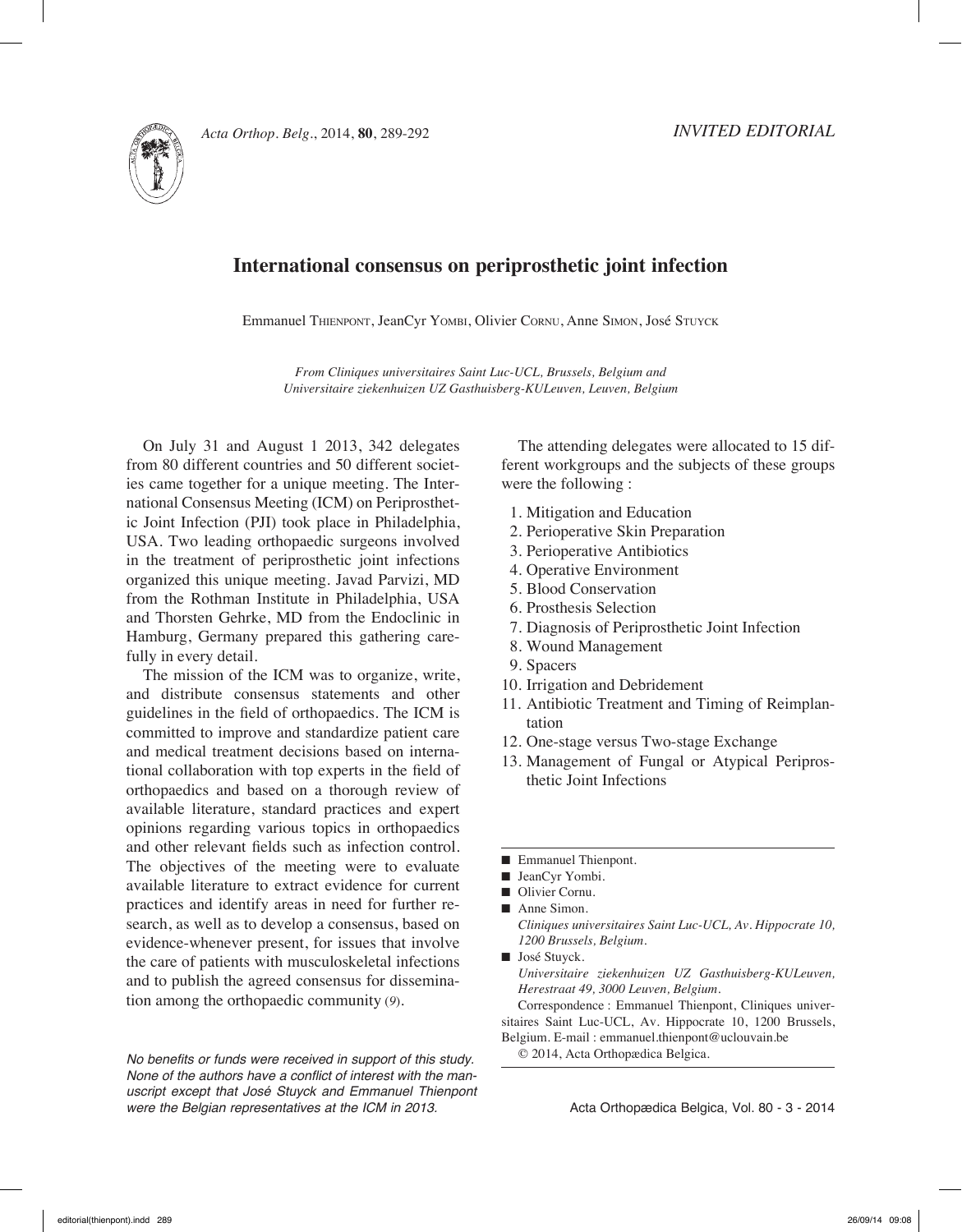## 14. Oral Antibiotic Therapy 15. Prevention of Late PJI

Based on the work of these 15 groups, discussing the different questions, the consensus document was developed using the Delphi method under the guidance of William Cats-Baril, PhD from the University of Vermont, Burlington, USA. After synthesizing the literature and assembling a preliminary draft of the consensus statement, over 300 delegates attended the face-to-face meeting to discuss and vote on the questions/consensus statements. These questions were first discussed in the small work groups and then during the General Assembly on July 31 where final adjustments were made to the content of the questions. On August 1 2013, all delegates came together during a second General Assembly and voted on the 207 questions/ consensus statements that were presented. The voting process was conducted using electronic keypads, where one could agree or disagree with the consensus statement or abstain from voting (*9*).

The strength of the consensus was judged according to the following scale :

- 1. Simple majority (50.1%-59%) : No Consensus
- 2. Majority (60%-65%) : Weak Consensus
- 3. Super Majority (66%-99%) : Strong Consensus
- 4. Unanimous (100%) : Unanimous Consensus

Of the 207 questions, there was one unanimous vote on one single question, a strong consensus for 202 questions, a weak consensus for 3 questions and finally no consensus on one other question.

The three questions with a weak consensus covered the recommendation on the use of an occlusive dressing with alginated hydrofiber (Workgroup 8, Question 1A), on the management of persistent wound drainage for greater than 72 hours and its treatment with wound care (Workgroup 8, Question 3A). And a final question with a weak consensus was on the definition of a late periprosthetic joint infection (Workgroup 15, Question 1). The single question without consensus (Workgroup 6, Question 7) was on the statement that the incidence of surgical site infection (SSI) might be lower with the use of porous metal (tantalum) during revision arthroplasty compared to titanium. The unanimous vote was on controlling operating room (OR) traffic (Workgroup 4, Question 5) showing that this problem is universal and within the focus of attention of surgeons around the world (*8,13*). This shows that much more attention should be directed towards this problem and that in some way both nurses and anaesthetists should be motivated by increased awareness and responsibility for the consequences for the patient. Organisation, lean thinking and structurizing the OR facility can reduce the opening of doors but especially useless visits should be eliminated (*8*). It would reduce the stress in the OR and mutual respect would make it possible for the surgeon to stop playing the police officer showing people they are in conflict with the rules.

The conclusions of the ICM have been published in a small booklet (*9*) and can be found online. Visit the Acta Orthopaedica Belgica homepage to find the link to the full document (http://www.actaorthopaedica.be/). Furthermore editorials have been attributed to this subject in the American Journal of Bone and Joint Surgery (*12*), the Bone and Joint Journal (*10*), Clinical Orthopaedics and Related Research (*6*) and the complete recommendations were also published as a Supplement in the Journal of Arthroplasty (*11*). The concept of the ICM to work with a Delphi method is an efficient strategy to utilize the cumulative international wisdom as a guide on this complex topic of joint infections (*3,4*). Because of its scientific method, this consensus document has become the melting pot of different opinions and as we all know, problems are similar everywhere but always a little bit different in each specific region or country (*1*). Because of this last fact, we believe the local regulations and recommendations should predominate but the findings of the ICM can be used as an enormous scientific database and massive literature review on the subject of PJI. For this reason in France, recently a local consensus paper was published after translation in French of the ICM and review by a commission of local experts. They identified 23 major differences with the current French recommendations and suggested some changes to their own national recommendations based on the guidelines of the ICM (*7*).

The limitations of an initiative like the ICM is of course that different sources of bias could be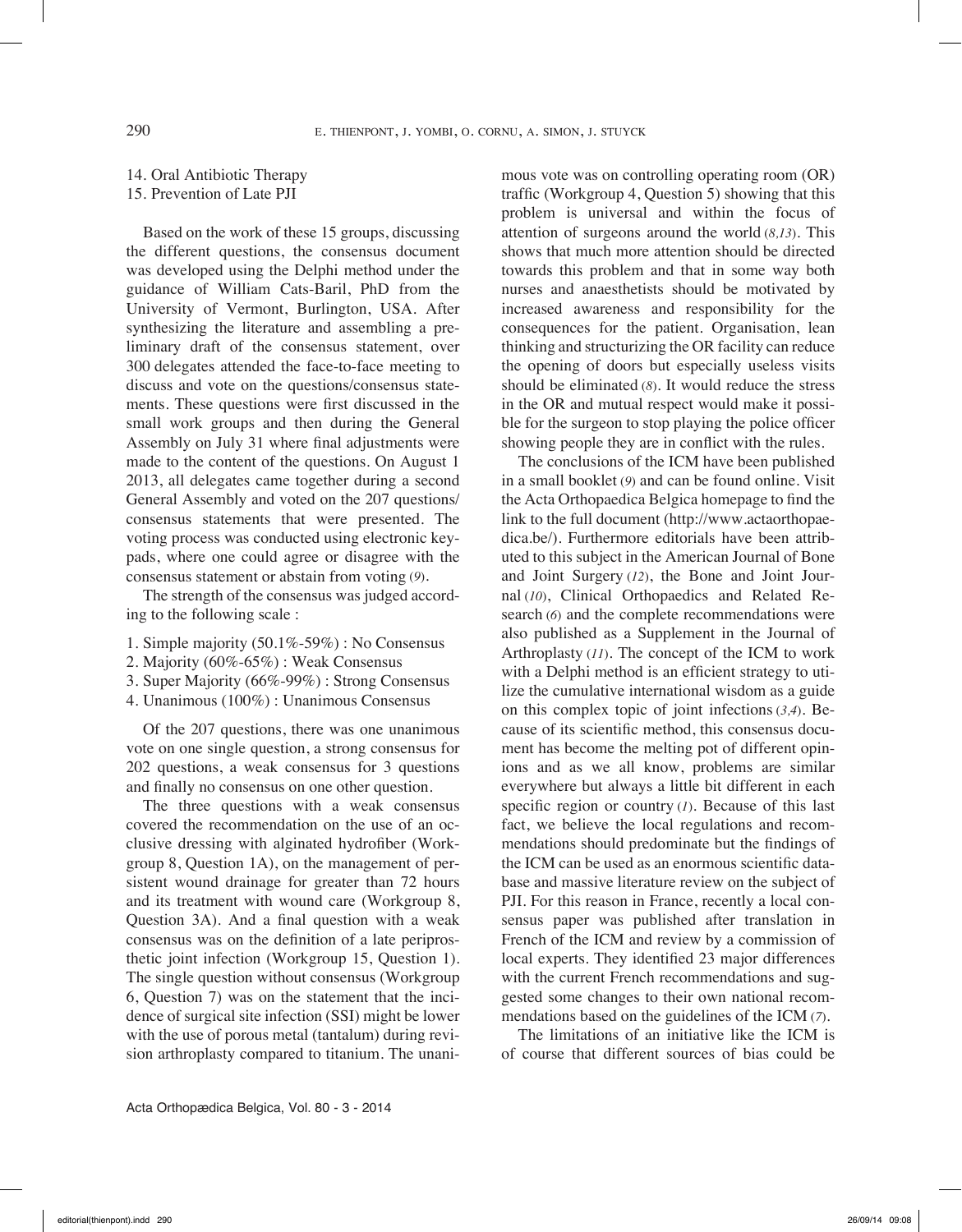introduced into such a document. First of all, the literature review was performed by the organizing team putting an extensive amount of time and effort into the preparation of this meeting. As a consequence, not every individual article was reviewed by each member of a subgroup leading to a potential risk of bias introduced by the author writing the conclusions submitted to the work group. A second limitation is the representation per individual country and the impact of the numbers of attendees on the way the vote is influenced. In the same way, by the selection of each attendee per country, a potential bias was introduced in the voting result. Furthermore, the way a recommendation was phrased, the vote could be influenced by the suggestion within the recommending sentence. Finally, the vote representation (in percentages) to obtain the semantic term of "Strong Consensus" with a percentage ranging from 99% to 66% gives it a 60% chance for obtaining this type of result compared to only 20% of chance for no or weak consensus. As a result a strong consensus was obtained for 202 of the 207 questions but with different percentages of agreement among the General Assembly members (*9*). This perspective of percentages needs to be translated into nominal values of attendees. If a recommendation made the strong consensus, it meant 2 out of 3 attendees agreed on the topic, which is a clear majority indeed. Even more, about 30 recommendations obtained more than 95% and 12 of them more than 97% of the votes (*9*).

Despite all of these potential criticisms, the effort has to be complimented and the initiative of Parvizi and Gehrke was fantastic. Through events like this, we, surgeons from around the world, realize that similar problems occur everywhere and that we have to collaborate to increase the quality of care for these difficult and important problems. An initiative like the ICM should be repeated in a cyclical fashion to be able to adapt the consensus guidelines whenever the current scientific knowledge changes. A great example of this is one of the three votes that obtained a weak consensus. Shortly after the ICM a study was published showing the efficacy of this type of bandages in the reduction of PJI, when used as silver coated dressings (*2*).

Until the next ICM, these current consensus recommendations should be distributed among surgeons around the globe and they should combine this information with their local guidelines and adapt the combined wisdom to the possibilities of their own practice. PJI are a serious complication for both patient and surgeon and the human suffering that comes with it for both parties should not be neglected (*5*). Following the current recommendations and guidelines as good as possible can take away some of that suffering on both sides. Knowing that all preventive measures were taken, to the best of our current knowledge, to avoid a PJI should be reassuring for potential victims of this complication. We advise therefore that every orthopaedic surgeon, not only those involved in joint replacement, read this manuscript (*9*) and acknowledge themselves with the rules and principles of infection prevention and state of the art treatment. Maybe our collaborative effort can make a difference in the overall infection rate after arthroplasty on the long run.

## **References**

- **1. Aggarwal VK, Bakhshi H, Ecker NU, Parvizi J, Gehrke T, Kendoff D.** Organism profile in periprosthetic joint infection : pathogens differ at two arthroplasty infection referral centers in Europe and in the United States. *J Knee Surg* 2014 Epub Jan 10.
- **2. Cai J, Karam JA, Parvizi J, Smith EB, Sharkey PF.**  Aquacel surgical dressing reduces the rate of acute PJI following total joint arthroplasty : a case-control study. *J Arthroplasty* 2014 ; 29 : 1098-1100.
- **3. Cats-Baril W, Gehrke T, Huff K, Kendoff D, Maltenfort M, Parvizi J.** International consensus on periprosthetic joint infection : description of the consensus process. *Clin Orthop Relat Res* 2013 ; 471 : 4065-4075.
- **4. Diaz-Ledezma C, Higuera CA, Parvizi J.** Success after treatment of periprosthetic joint infection : a Delphi-based international multidisciplinary consensus. *Clin Orthop Relat Res* 2013 ; 471 : 2374-2382.
- **5. Illingworth KD, Mihalko WM, Parvizi J, Sculco T,**  McArthur B, el Bitar Y, Saleh KJ. How to minimize infection and thereby maximize patient outcomes in total joint arthroplasty : a multicenter approach : AAOS exhibit selection. *J Bone Joint Surg Am* 2013 ; 95 : e50.
- **6. Leopold SS.** Consensus statement from the International Consensus Meeting on Periprosthetic Joint Infection. *Clin Orthop Relat Res* 2013 ; 471 : 3731-3732.